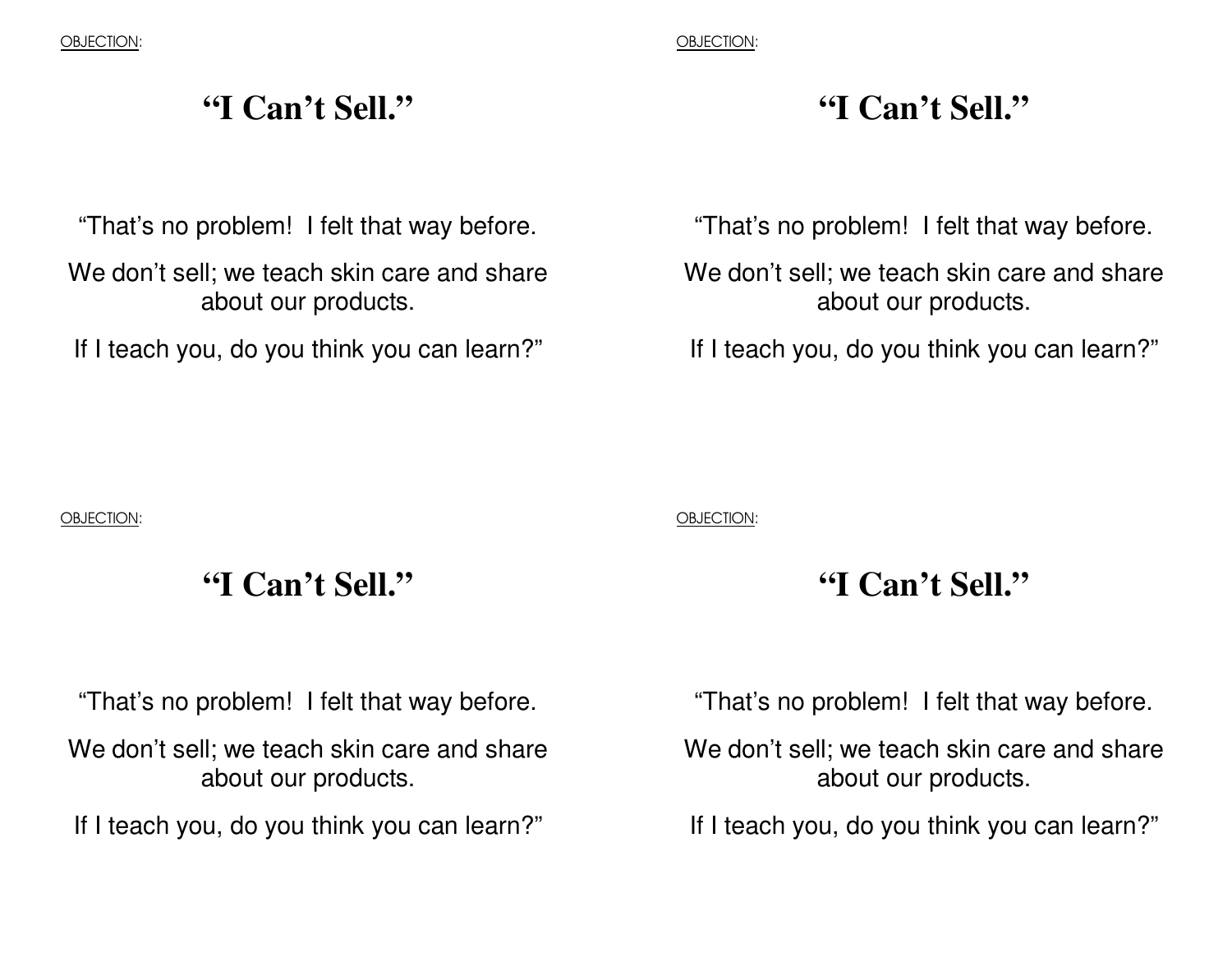## **"I don't have the money."**

"Then you need to become a Mary Kay Consultant!"

You are a kind, sharp, intelligent woman that needs to have disposable income.

I am sharing an opportunity that gives you complete control to have disposable cash when you need it.

Tell me, when will you be in a position to have complete control over having disposable income whenever you want or need it?"

# **"I don't have the money."**

"Then you need to become a Mary Kay Consultant!"

You are a kind, sharp, intelligent woman that needs to have disposable income.

I am sharing an opportunity that gives you complete control to have disposable cash when you need it.

Tell me, when will you be in a position to have complete control over having disposable income whenever you want or need it?"

#### OBJECTION:

### **"I don't have the money."**

"Then you need to become a Mary Kay Consultant!"

You are a kind, sharp, intelligent woman that needs to have disposable income.

I am sharing an opportunity that gives you complete control to have disposable cash when you need it.

Tell me, when will you be in a position to have complete control over having disposable income whenever you want or need it?"

#### OBJECTION:

# **"I don't have the money."**

"Then you need to become a Mary Kay Consultant!"

You are a kind, sharp, intelligent woman that needs to have disposable income.

I am sharing an opportunity that gives you complete control to have disposable cash when you need it.

Tell me, when will you be in a position to have complete control over having disposable income whenever you want or need it?"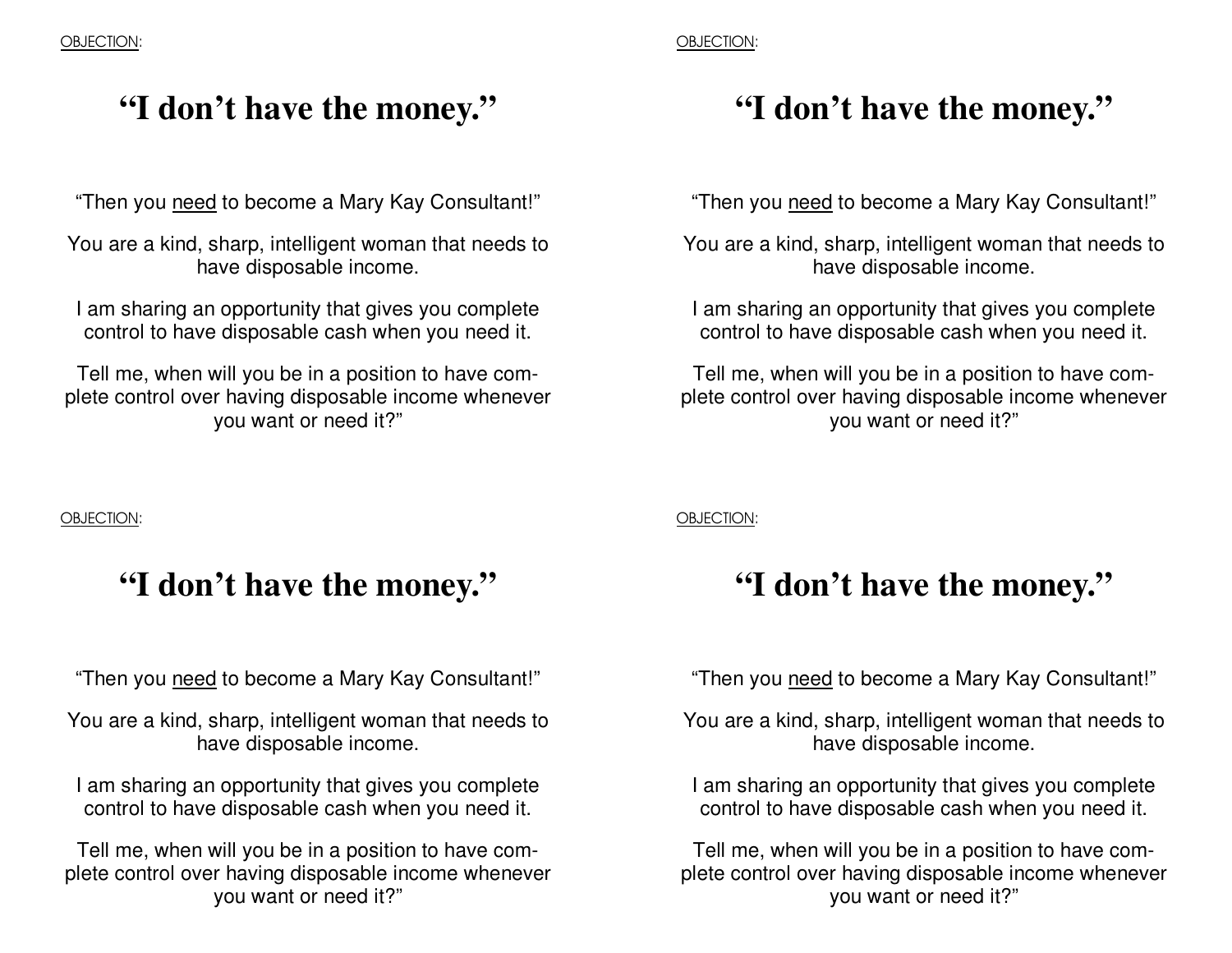### **"I don't have the time."**

"I know how you feel. I felt the same way.

Before I began my business I worked from 8-6 pm and sometimes on my day off! But I found my needs for other things in my life had been set aside and I was working for someone else's goals.

I found that when you want something bad enough for your family or yourself you'll find the time.

> Did you have time 5 years ago? Will you have time 5 years from now?

OBJECTION:

### **"I don't have the time."**

"I know how you feel. I felt the same way.

Before I began my business I worked from 8-6 pm and sometimes on my day off! But I found my needs for other things in my life had been set aside and I was working for someone else's goals.

I found that when you want something bad enough for your family or yourself you'll find the time.

> Did you have time 5 years ago? Will you have time 5 years from now?

## **"I don't have the time."**

"I know how you feel. I felt the same way.

Before I began my business I worked from 8-6 pm and sometimes on my day off! But I found my needs for other things in my life had been set aside and I was working for someone else's goals.

I found that when you want something bad enough for your family or yourself you'll find the time.

> Did you have time 5 years ago? Will you have time 5 years from now?

OBJECTION:

## **"I don't have the time."**

"I know how you feel. I felt the same way.

Before I began my business I worked from 8-6 pm and sometimes on my day off! But I found my needs for other things in my life had been set aside and I was working for someone else's goals.

I found that when you want something bad enough for your family or yourself you'll find the time.

> Did you have time 5 years ago? Will you have time 5 years from now?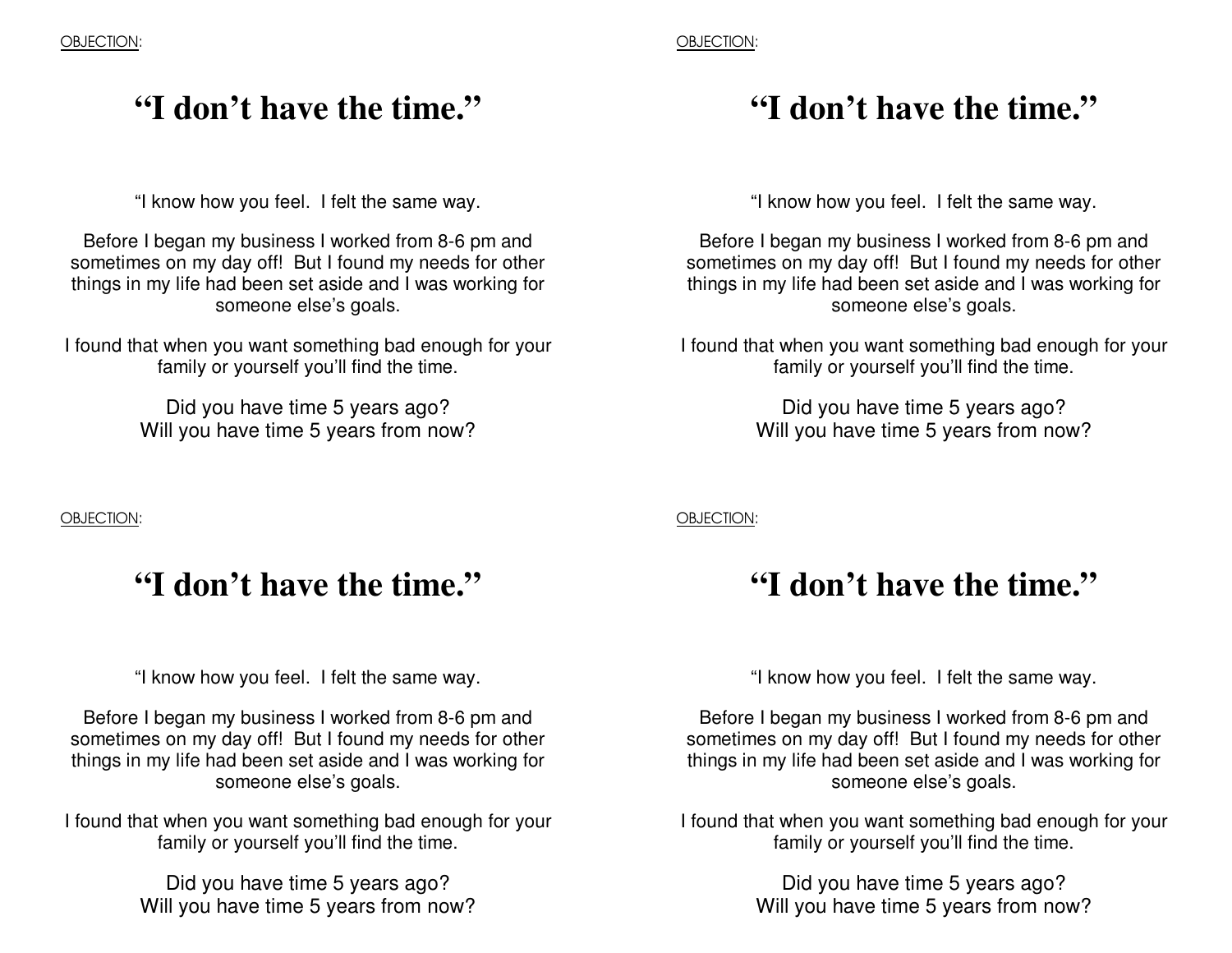More of...

## **"I don't have the time."**

"We find that busy people make the b est consultants and get the most done.

If I could guarantee you \$25-40/hr for overtime, could you find the time?

I'm a busy person, too! That's why I told YOU about the business plan."

OBJECTION:

More of...

### **"I don't have the time."**

"We find that busy people make the b est consultants and get the most done.

If I could guarantee you \$25-40/hr for overtime, could you find the time?

I'm a busy person, too! That's why I told YOU about the business plan."

More of...

# **"I don't have the time."**

"We find that busy people make the b est consultants and get the most done.

If I could guarantee you \$25-40/hr for overtime, could you find the time?

I'm a busy person, too! That's why I told YOU about the business plan."

OBJECTION:

More of...

## **"I don't have the time."**

"We find that busy people make the b est consultants and get the most done.

If I could guarantee you \$25-40/hr for overtime, could you find the time?

I'm a busy person, too! That's why I told YOU about the business plan."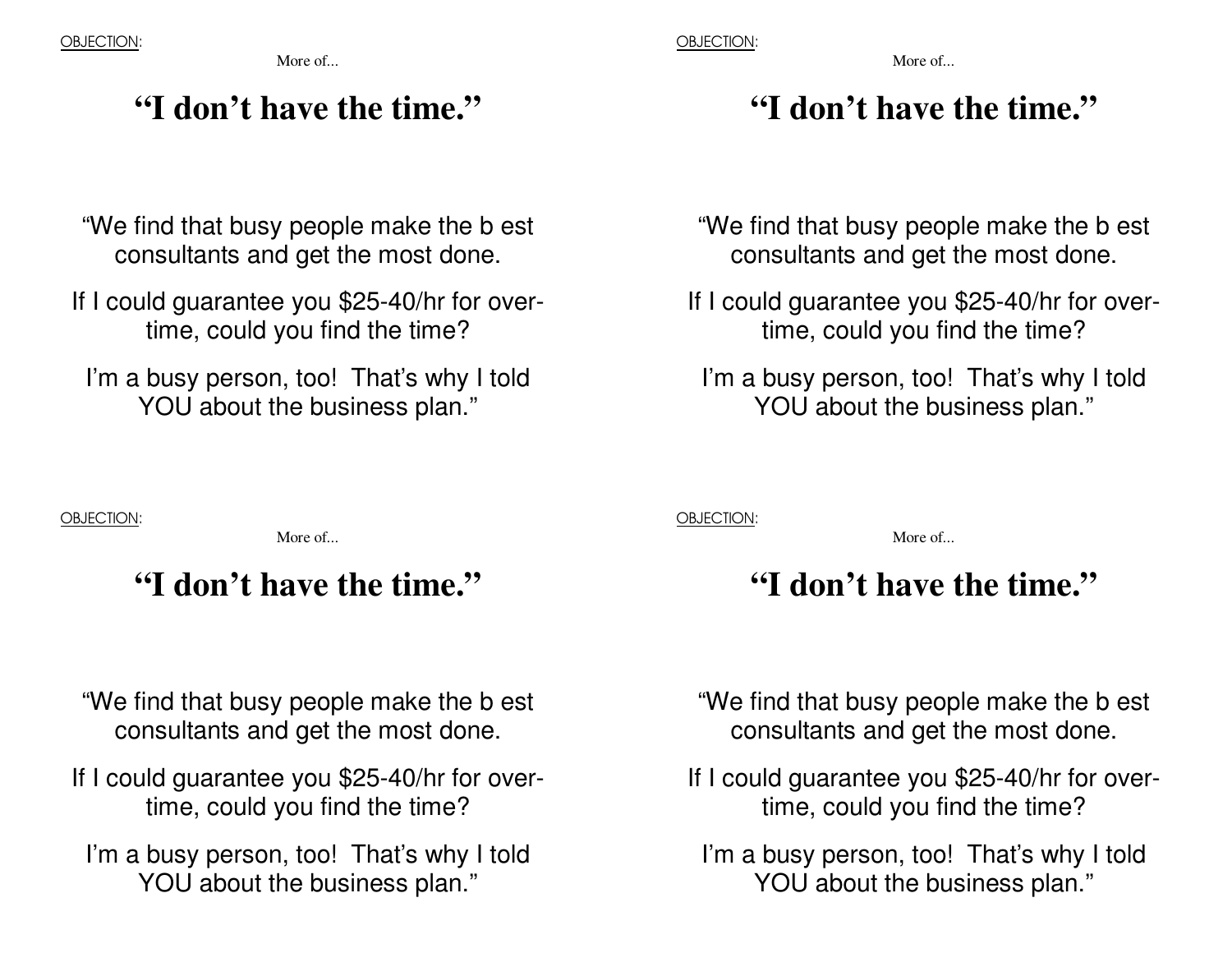## **"I'm too shy."**

"I know how you feel. I was shy, too. But I have found that…

**"I'm too shy."** 

You'll be working with people who will become your friends.

The average woman relates to you.

Do you always want to be this way? Mary Kay has a great self-improvement course."

OBJECTION:

## **"I'm too shy."**

#### "I know how you feel. I was shy, too. But I have found that…

You'll be working with people who will become your friends.

The average woman relates to you.

Do you always want to be this way? Mary Kay has a great self-improvement course."

"I know how you feel. I was shy, too. But I have found that…

You'll be working with people who will become your friends.

The average woman relates to you.

Do you always want to be this way? Mary Kay has a great self-improvement course."

OBJECTION:

## **"I'm too shy."**

"I know how you feel. I was shy, too. But I have found that…

You'll be working with people who will become your friends.

The average woman relates to you.

Do you always want to be this way? Mary Kay has a great self-improvement course."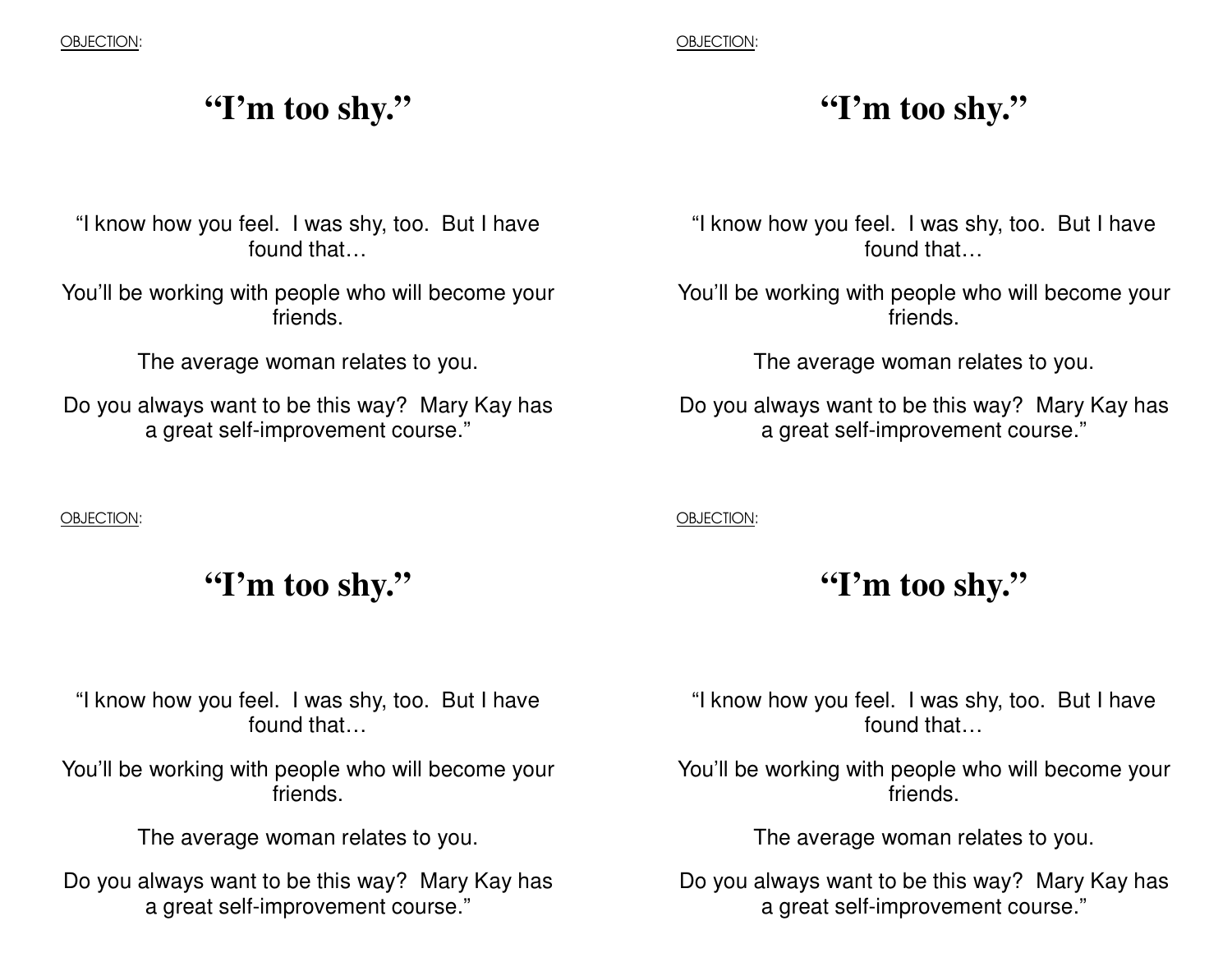## **"I'm not the Sales Type."**

"That's why I'm talking with you. We are looking for women are are NOT the Sales type. Wouldn't you agree that women who attract and not attack are the most successful?"

We all sell something all the time. We sell our kids on things we want them to do, our spouses on what type of furniture, movies, books…

If I could teach you how to be good at what I do without being aggressive, do you think you an learn?

# **"I'm not the Sales Type."**

"That's why I'm talking with you. We are looking for women are are NOT the Sales type. Wouldn't you agree that women who attract and not attack are the most successful?"

We all sell something all the time. We sell our kids on things we want them to do, our spouses on what type of furniture, movies, books…

If I could teach you how to be good at what I do without being aggressive, do you think you an learn?

OBJECTION:

### **"I'm not the Sales Type."**

"That's why I'm talking with you. We are looking for women are are NOT the Sales type. Wouldn't you agree that women who attract and not attack are the most successful?"

We all sell something all the time. We sell our kids on things we want them to do, our spouses on what type of furniture, movies, books…

If I could teach you how to be good at what I do without being aggressive, do you think you an learn?

OBJECTION:

## **"I'm not the Sales Type."**

"That's why I'm talking with you. We are looking for women are are NOT the Sales type. Wouldn't you agree that women who attract and not attack are the most successful?"

We all sell something all the time. We sell our kids on things we want them to do, our spouses on what type of furniture, movies, books…

If I could teach you how to be good at what I do without being aggressive, do you think you an learn?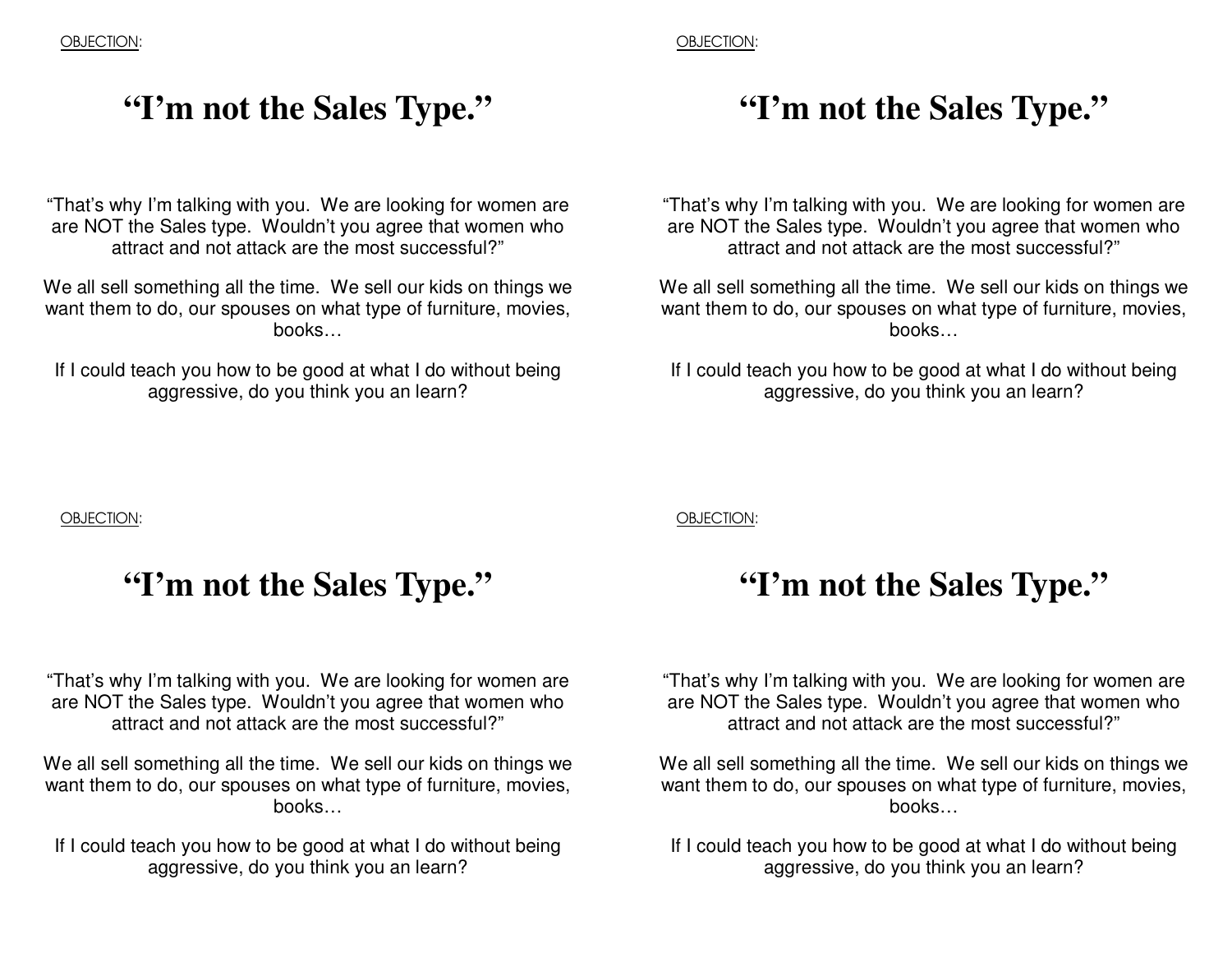### **"I am not like you."**

"That's great! I don't want you to be like me. I want you to be like yourself!

I am good at what I do because I am who I am. You'll enjoy what you do because of who you are.

I'll hope you'll share you with other people."

OBJECTION:

### **"I am not like you."**

"That's great! I don't want you to be like me. I want you to be like yourself!

I am good at what I do because I am who I am. You'll enjoy what you do because of who you are.

I'll hope you'll share you with other people."

# **"I am not like you."**

"That's great! I don't want you to be like me. I want you to be like yourself!

I am good at what I do because I am who I am. You'll enjoy what you do because of who you are.

I'll hope you'll share you with other people."

OBJECTION:

# **"I am not like you."**

"That's great! I don't want you to be like me. I want you to be like yourself!

I am good at what I do because I am who I am. You'll enjoy what you do because of who you are.

I'll hope you'll share you with other people."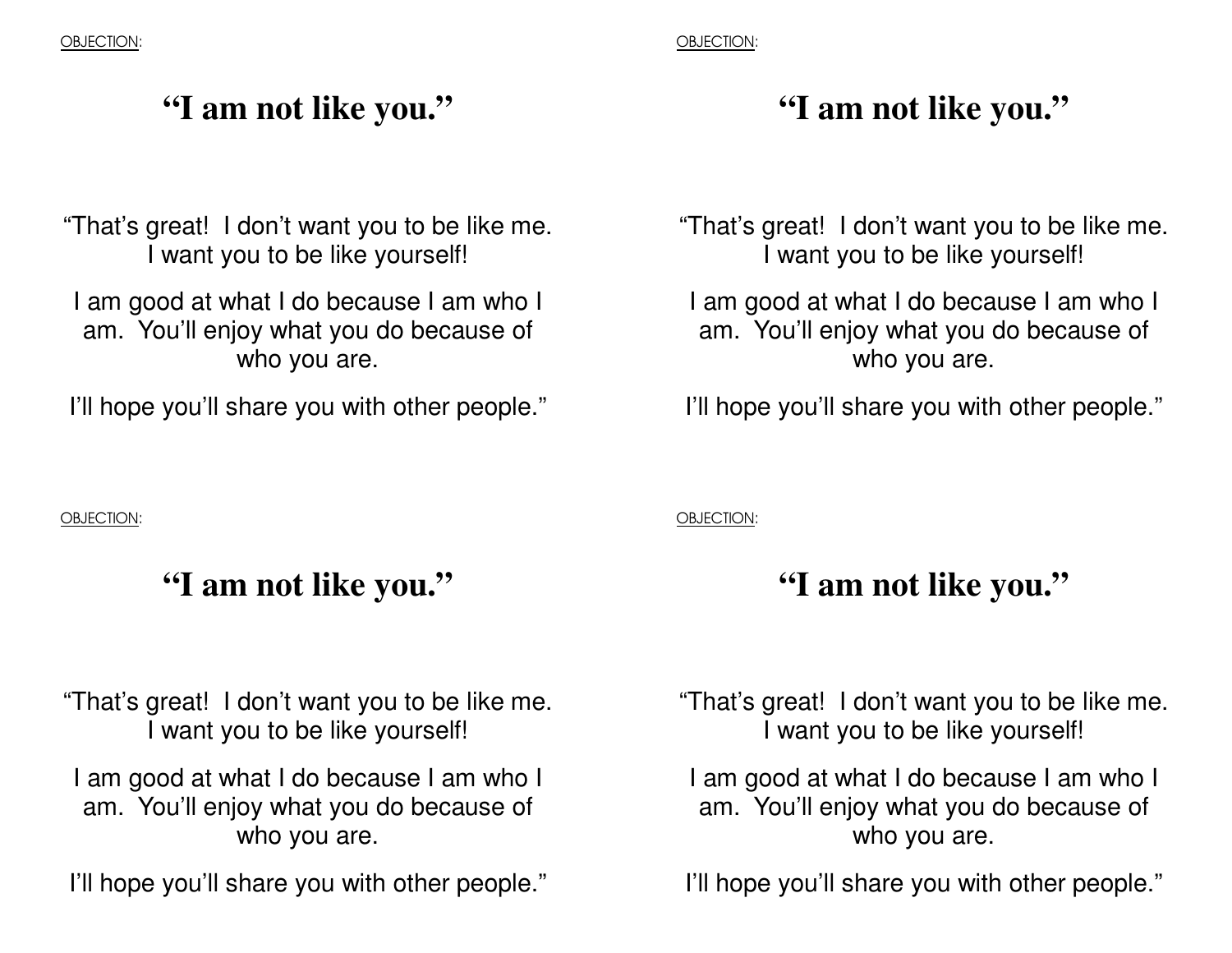### **"I Want To Think About It."**

"Are there any questions that I can answer?

Mary Kay is taking a 90% chance that you will and a 10% chance from you that you won't.

I have found that we can talk ourselves out of anything. Decisions can cause anxiety and Mary kay isn't about anxiety. Can I ask that you make a decision in 24 hours?

I know we can worry about whether we are making the right decision. But I have found that success in life isn't in making the right decisions, but making decisions and making the decisions right!"

## **"I Want To Think About It."**

"Are there any questions that I can answer?

Mary Kay is taking a 90% chance that you will and a 10% chance from you that you won't.

I have found that we can talk ourselves out of anything. Decisions can cause anxiety and Mary kay isn't about anxiety. Can I ask that you make a decision in 24 hours?

I know we can worry about whether we are making the right decision. But I have found that success in life isn't in making the right decisions, but making decisions and making the decisions right!"

#### OBJECTION:

### **"I Want To Think About It."**

"Are there any questions that I can answer?

Mary Kay is taking a 90% chance that you will and a 10% chance from you that you won't.

I have found that we can talk ourselves out of anything. Decisions can cause anxiety and Mary kay isn't about anxiety. Can I ask that you make a decision in 24 hours?

I know we can worry about whether we are making the right decision. But I have found that success in life isn't in making the right decisions, but making decisions and making the decisions right!"

OBJECTION:

# **"I Want To Think About It."**

"Are there any questions that I can answer?

Mary Kay is taking a 90% chance that you will and a 10% chance from you that you won't.

I have found that we can talk ourselves out of anything. Decisions can cause anxiety and Mary kay isn't about anxiety. Can I ask that you make a decision in 24 hours?

I know we can worry about whether we are making the right decision. But I have found that success in life isn't in making the right decisions, but making decisions and making the decisions right!"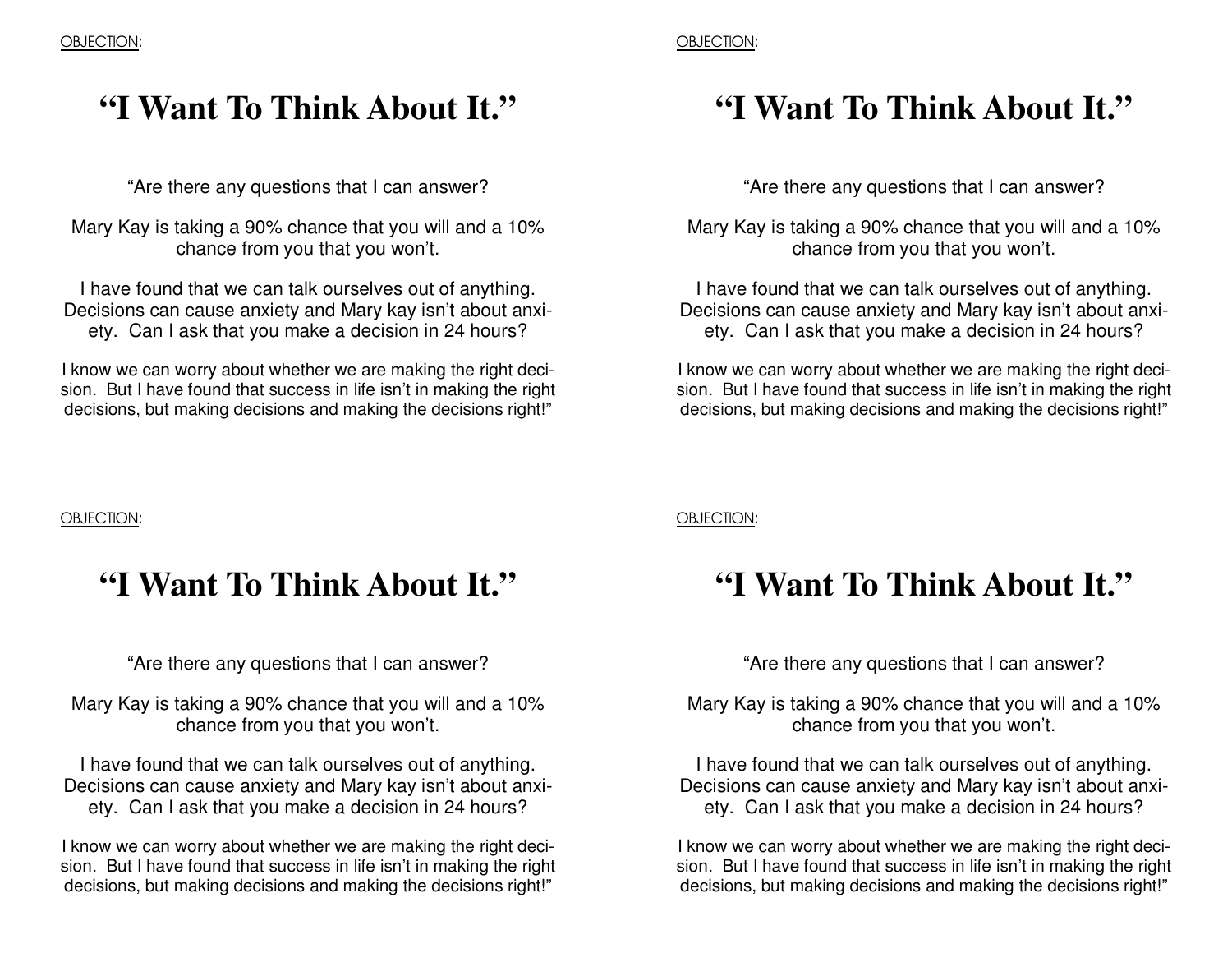## **"My Children Are Too Small."**

"Perfect! In Mary Kay, having children is almost a requirement! You will love the flexibility.

Your children can be part of your business!

They give you a reason to succeed.

Children who grow up in Mary Kay receive wonderful legacies.

You need something just for you."

#### OBJECTION:

## **"My Children Are Too Small."**

"Perfect! In Mary Kay, having children is almost a requirement! You will love the flexibility.

Your children can be part of your business!

They give you a reason to succeed.

Children who grow up in Mary Kay receive wonderful legacies.

You need something just for you."

## **"My Children Are Too Small."**

"Perfect! In Mary Kay, having children is almost a requirement! You will love the flexibility.

Your children can be part of your business!

They give you a reason to succeed.

Children who grow up in Mary Kay receive wonderful legacies.

You need something just for you."

OBJECTION:

## **"My Children Are Too Small."**

"Perfect! In Mary Kay, having children is almost a requirement! You will love the flexibility.

Your children can be part of your business!

They give you a reason to succeed.

Children who grow up in Mary Kay receive wonderful legacies.

You need something just for you."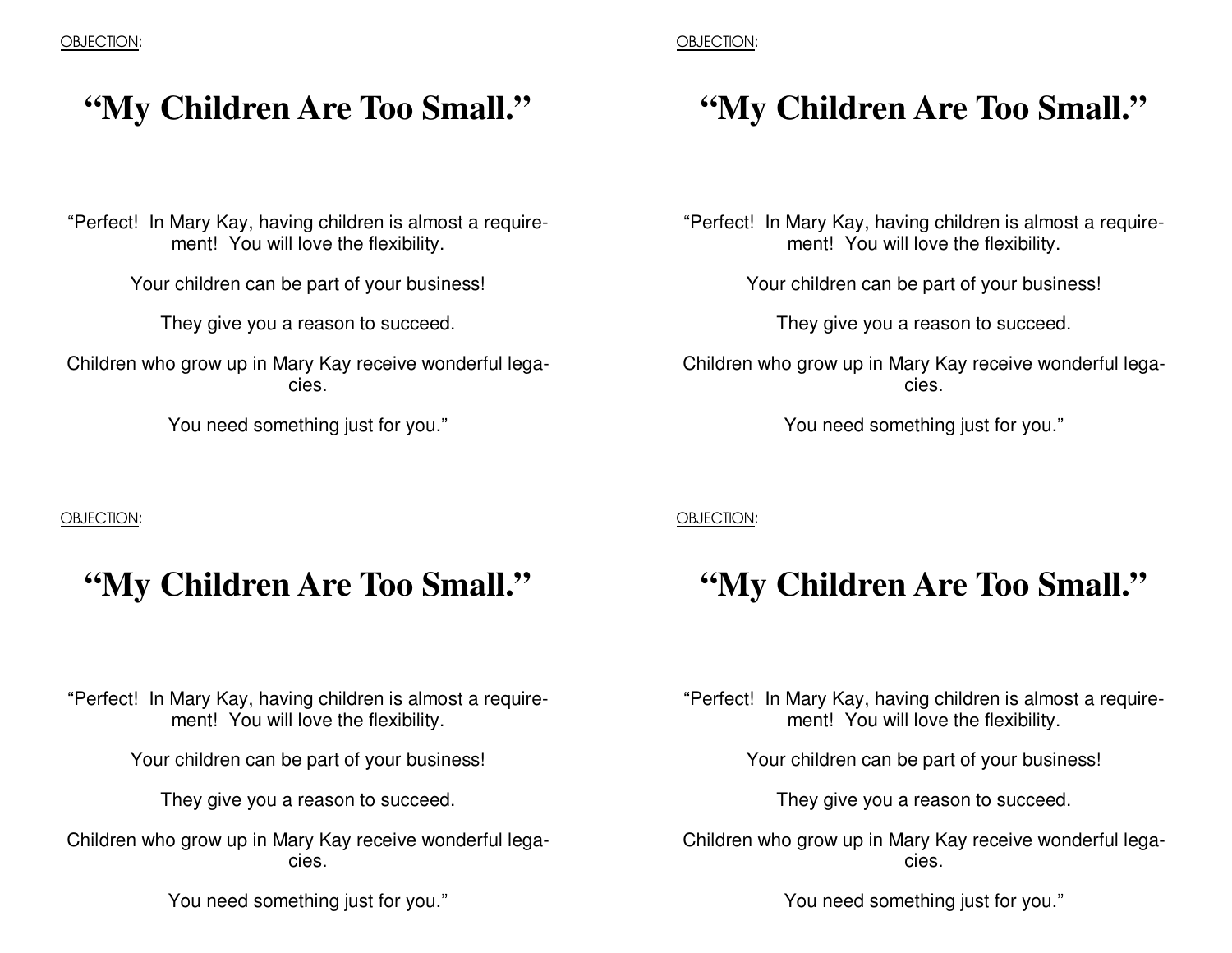#### OBJECTION:

## **"Wait Until..."**

"Honestly, there will probably never be a 'right time.'

**"Wait Until..."** 

We'll teach you how to be successful and sail on choppy waters.

What would make it the perfect time?

You know, I have found that a person can't wait at home for all the lights to be green to get somewhereit may never happen."

"Honestly, there will probably never be a 'right time.'

We'll teach you how to be successful and sail on choppy waters.

What would make it the perfect time?

You know, I have found that a person can't wait at home for all the lights to be green to get somewhereit may never happen."

OBJECTION:

#### **"Wait Until..."**

"Honestly, there will probably never be a 'right time.'

We'll teach you how to be successful and sail on choppy waters.

What would make it the perfect time?

You know, I have found that a person can't wait at home for all the lights to be green to get somewhereit may never happen."

OBJECTION:

## **"Wait Until..."**

"Honestly, there will probably never be a 'right time.'

We'll teach you how to be successful and sail on choppy waters.

What would make it the perfect time?

You know, I have found that a person can't wait at home for all the lights to be green to get somewhereit may never happen."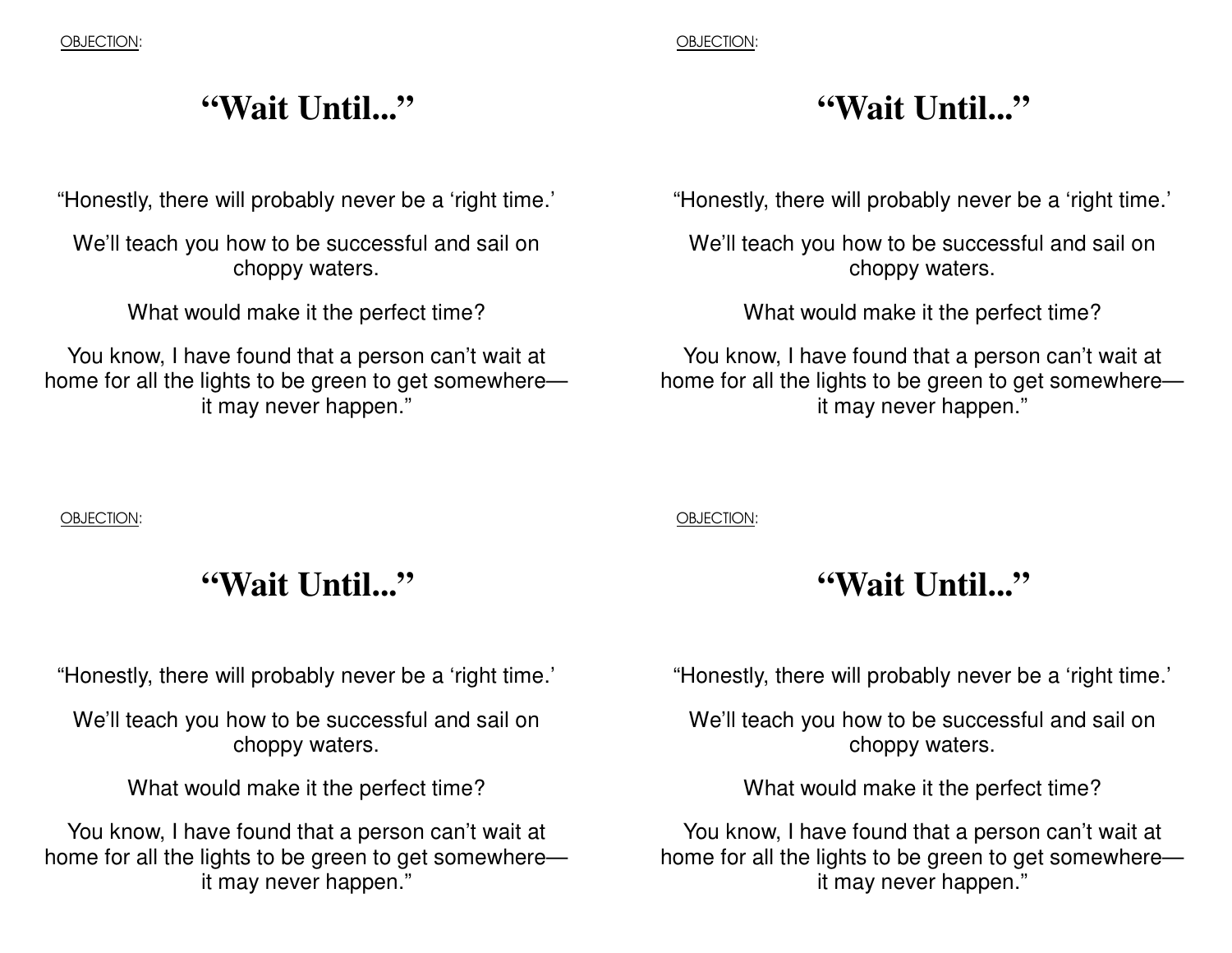## **"My Husband doesn't want me to** work."

"How do you feel about that?

He can't make a decision without knowing all the facts. He owes it to himself and to you to listen to the possibilities. I'm sure when he hears the business plan he will be impressed."

## **"My Husband doesn't want me to** work."

"How do you feel about that?

He can't make a decision without knowing all the facts. He owes it to himself and to you to listen to the possibilities. I'm sure when he hears the business plan he will be impressed."

OBJECTION:

## **"My Husband doesn't want me to** work."

"How do you feel about that?

He can't make a decision without knowing all the facts. He owes it to himself and to you to listen to the possibilities. I'm sure when he hears the business plan he will be impressed." OBJECTION:

## **"My Husband doesn't want me to** work."

"How do you feel about that?

He can't make a decision without knowing all the facts. He owes it to himself and to you to listen to the possibilities. I'm sure when he hears the business plan he will be impressed."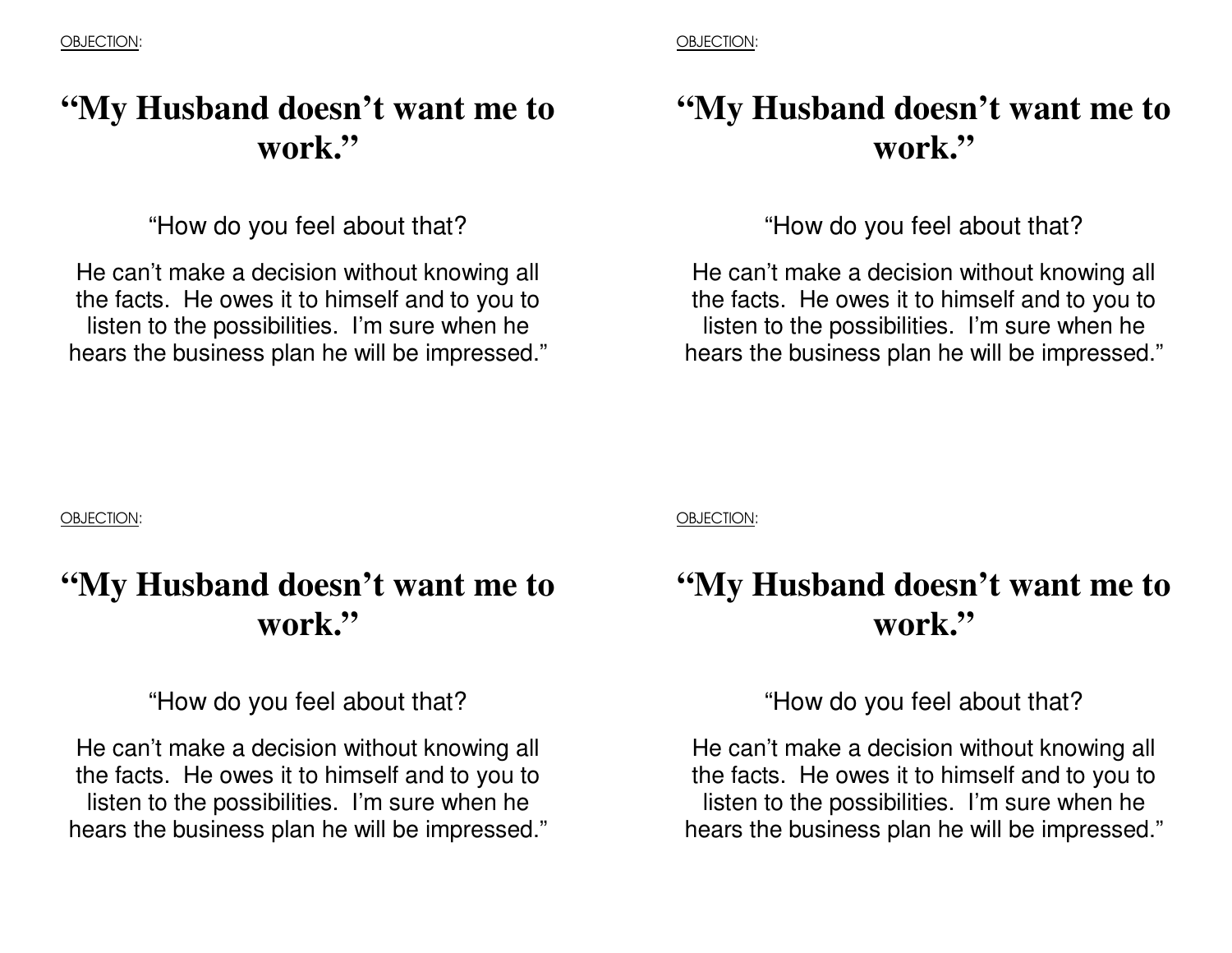## **"My Husband would never let me."**

"You're right. He may not want you to do Mary Kay.

Mine didn't. But he's glad I'm doing it now.

Men love money, and so your first job to convince him that this is what you want to do. Show your commitment when you talk with him. He won't be excited about it unless you are. Ask him for his support.

Like my husband, once you get started and he sees how much money you can make, he will send you out the door to teachthe classes!"

## **"My Husband would never let me."**

"You're right. He may not want you to do Mary Kay.

Mine didn't. But he's glad I'm doing it now.

Men love money, and so your first job to convince him that this is what you want to do. Show your commitment when you talk with him. He won't be excited about it unless you are. Ask him for his support.

Like my husband, once you get started and he sees how much money you can make, he will send you out the door to teachthe classes!"

OBJECTION:

## **"My Husband would never let me."**

"You're right. He may not want you to do Mary Kay.

Mine didn't. But he's glad I'm doing it now.

Men love money, and so your first job to convince him that this is what you want to do. Show your commitment when you talk with him. He won't be excited about it unless you are. Ask him for his support.

Like my husband, once you get started and he sees how much money you can make, he will send you out the door to teachthe classes!"

OBJECTION:

## **"My Husband would never let me."**

"You're right. He may not want you to do Mary Kay.

Mine didn't. But he's glad I'm doing it now.

Men love money, and so your first job to convince him that this is what you want to do. Show your commitment when you talk with him. He won't be excited about it unless you are. Ask him for his support.

Like my husband, once you get started and he sees how much money you can make, he will send you out the door to teachthe classes!"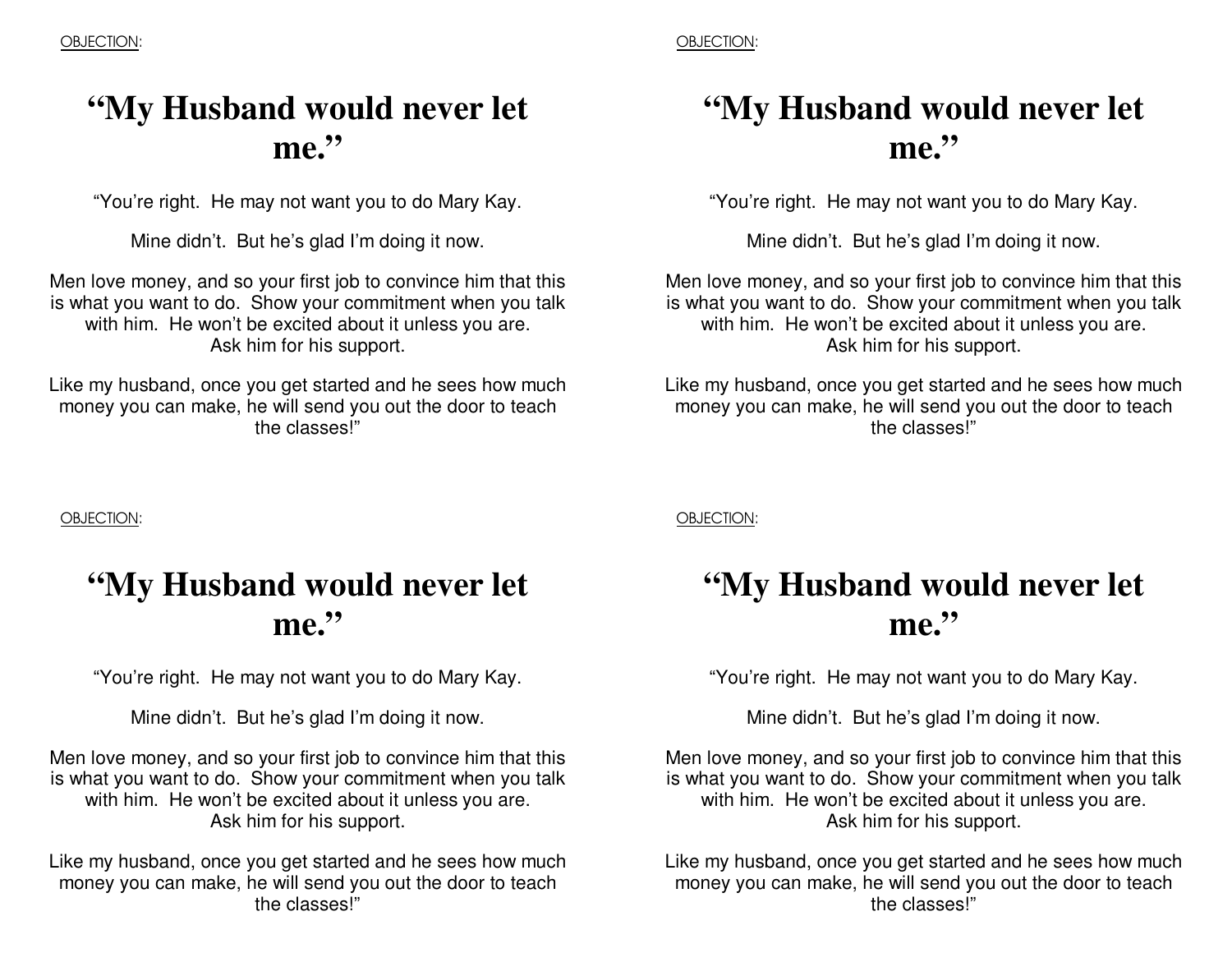### **"I Love My Job."**

# **"I Love My Job."**

#### "Wonderful!

Many women work their Mary Kay Business as a hobby or part-time while enjoying a career they also love. Mary Kay isn't looking to replace your career unless you want it to.

Could you use an extra \$100 a week?"

OBJECTION:

### **"I Love My Job."**

#### "Wonderful!

Many women work their Mary Kay Business as a hobby or part-time while enjoying a career they also love. Mary Kay isn't looking to replace your career unless you want it to.

Could you use an extra \$100 a week?"

#### "Wonderful!

Many women work their Mary Kay Business as a hobby or part-time while enjoying a career they also love. Mary Kay isn't looking to replace your career unless you want it to.

Could you use an extra \$100 a week?"

OBJECTION:

## **"I Love My Job."**

#### "Wonderful!

Many women work their Mary Kay Business as a hobby or part-time while enjoying a career they also love. Mary Kay isn't looking to replace your career unless you want it to.

Could you use an extra \$100 a week?"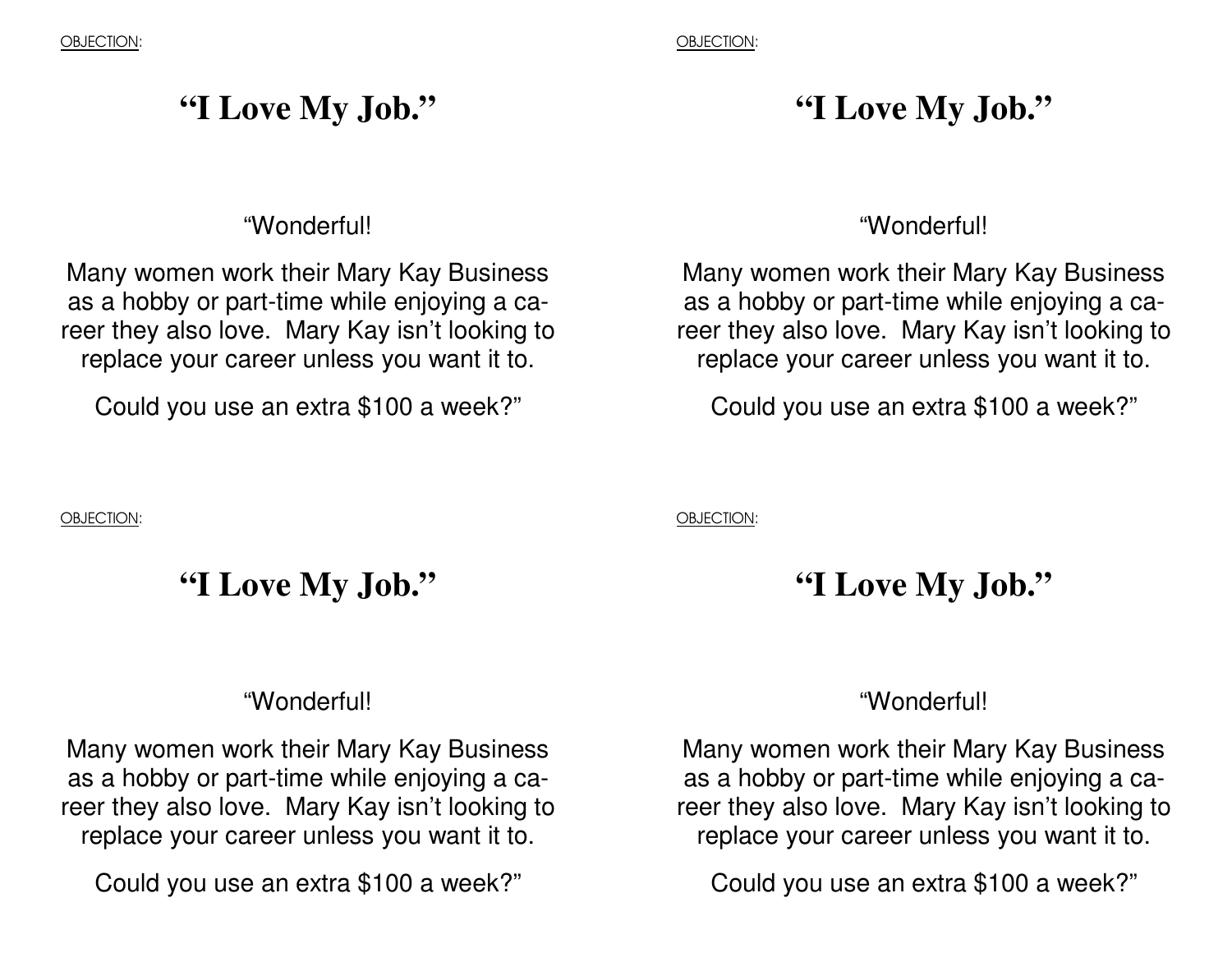## **"I Know of Someone who did this and quit."**

"You wouldn't want to base your potential for success on someone else's failure, would you?

It's my responsibility to help you get started and believe in you. I know you will do great or I wouldn't be investing time with you."

## **"I Know of Someone who did this and quit."**

"You wouldn't want to base your potential for success on someone else's failure, would you?

It's my responsibility to help you get started and believe in you. I know you will do great or I wouldn't be investing time with you."

OBJECTION:

## **"I Know of Someone who did this and quit."**

"You wouldn't want to base your potential for success on someone else's failure, would you?

It's my responsibility to help you get started and believe in you. I know you will do great or I wouldn't be investing time with you."

OBJECTION:

## **"I Know of Someone who did this and quit."**

"You wouldn't want to base your potential for success on someone else's failure, would you?

It's my responsibility to help you get started and believe in you. I know you will do great or I wouldn't be investing time with you."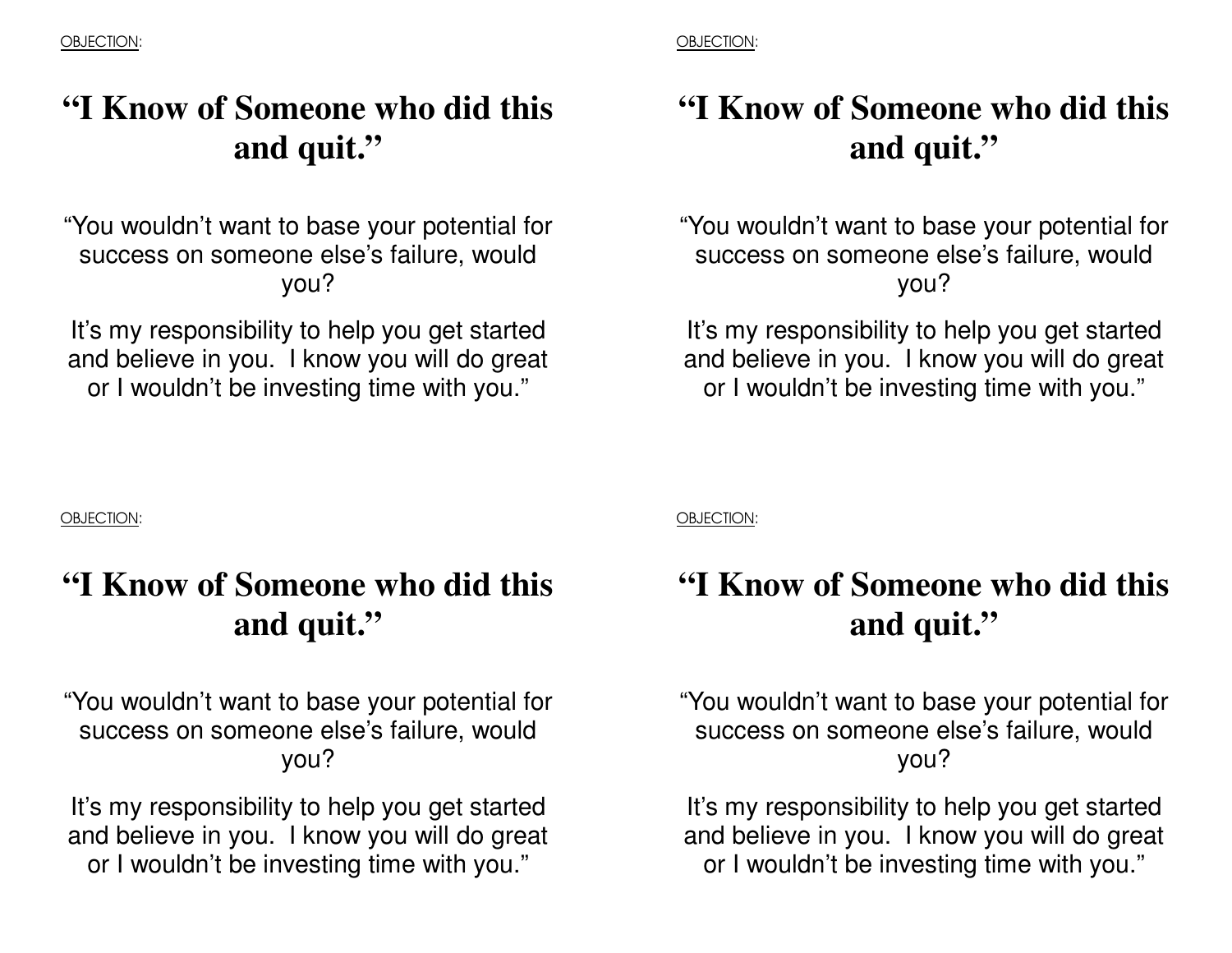## **"I don't want to obligate my friends."**

"I know how you feel. I felt that way before. But I have found that the product sells itself.

They buy makeup somewhere.

Mary Kay has been the #1 Best-selling brand in the U.S. for years in a row.

Once they have tried it, they have thanked me!"

#### OBJECTION:

## **"I don't want to obligate my friends."**

"I know how you feel. I felt that way before. But I have found that the product sells itself.

They buy makeup somewhere.

Mary Kay has been the #1 Best-selling brand in the U.S. for years in a row.

Once they have tried it, they have thanked me!"

## **"I don't want to obligate my friends."**

"I know how you feel. I felt that way before. But I have found that the product sells itself.

They buy makeup somewhere.

Mary Kay has been the #1 Best-selling brand in the U.S. for years in a row.

Once they have tried it, they have thanked me!"

OBJECTION:

## **"I don't want to obligate my friends."**

"I know how you feel. I felt that way before. But I have found that the product sells itself.

They buy makeup somewhere.

Mary Kay has been the #1 Best-selling brand in the U.S. for years in a row.

Once they have tried it, they have thanked me!"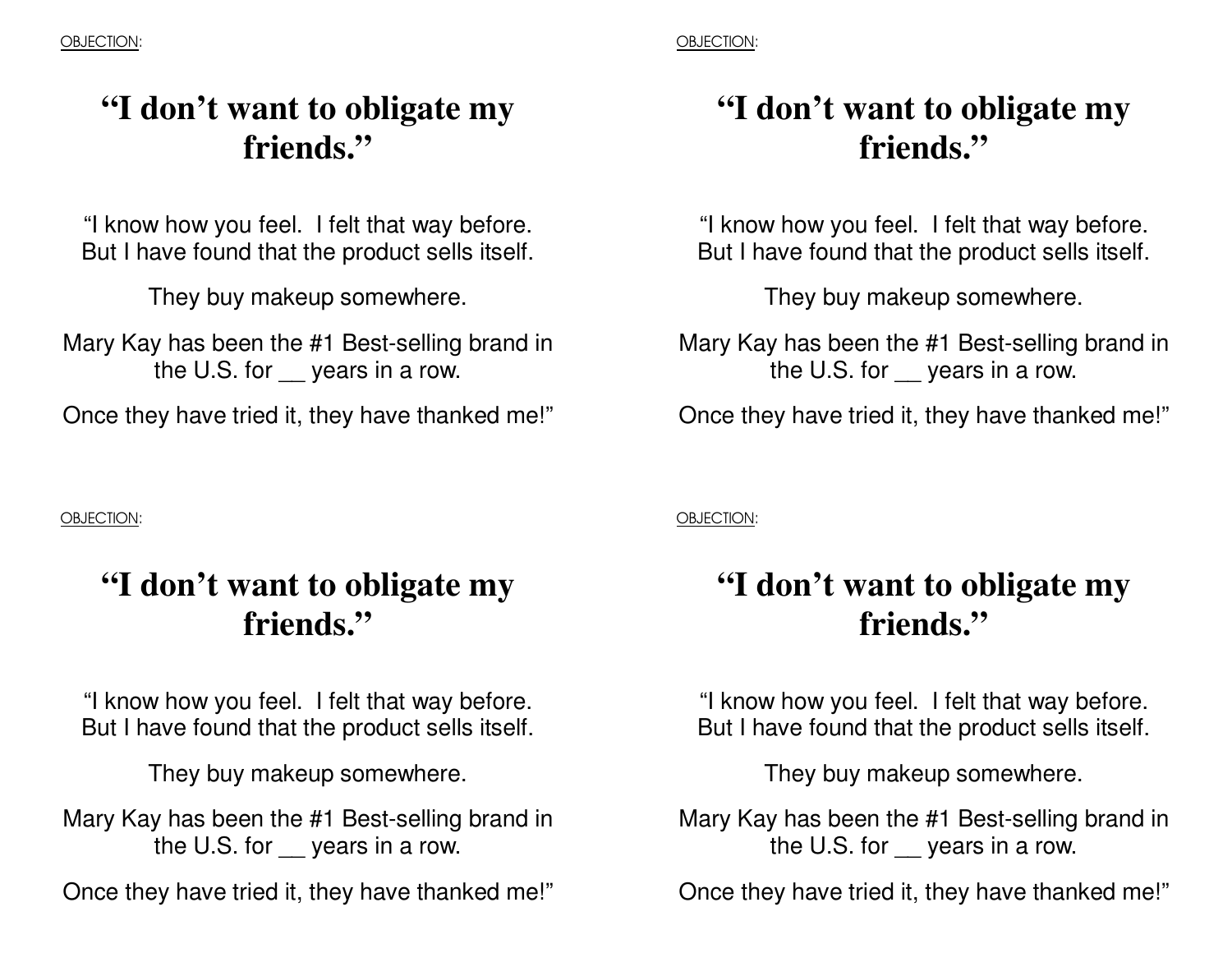### **"It's not the right time for me."**

"I know how you feel. When I was approached, I thought of all the reasons I couldn't do it.

Why do you feel it is not the right time for you?

Now, tell me why you COULD do it.

Mary Kay is designed for you to work it in and around the things you are already doing. Is there any reason why you couldn't give it a try?"

#### OBJECTION:

### **"It's not the right time for me."**

"I know how you feel. When I was approached, I thought of all the reasons I couldn't do it.

Why do you feel it is not the right time for you?

Now, tell me why you COULD do it.

Mary Kay is designed for you to work it in and around the things you are already doing. Is there any reason why you couldn't give it a try?"

## **"It's not the right time for me."**

"I know how you feel. When I was approached, I thought of all the reasons I couldn't do it.

Why do you feel it is not the right time for you?

Now, tell me why you COULD do it.

Mary Kay is designed for you to work it in and around the things you are already doing. Is there any reason why you couldn't give it a try?"

OBJECTION:

## **"It's not the right time for me."**

"I know how you feel. When I was approached, I thought of all the reasons I couldn't do it.

Why do you feel it is not the right time for you?

Now, tell me why you COULD do it.

Mary Kay is designed for you to work it in and around the things you are already doing. Is there any reason why you couldn't give it a try?"